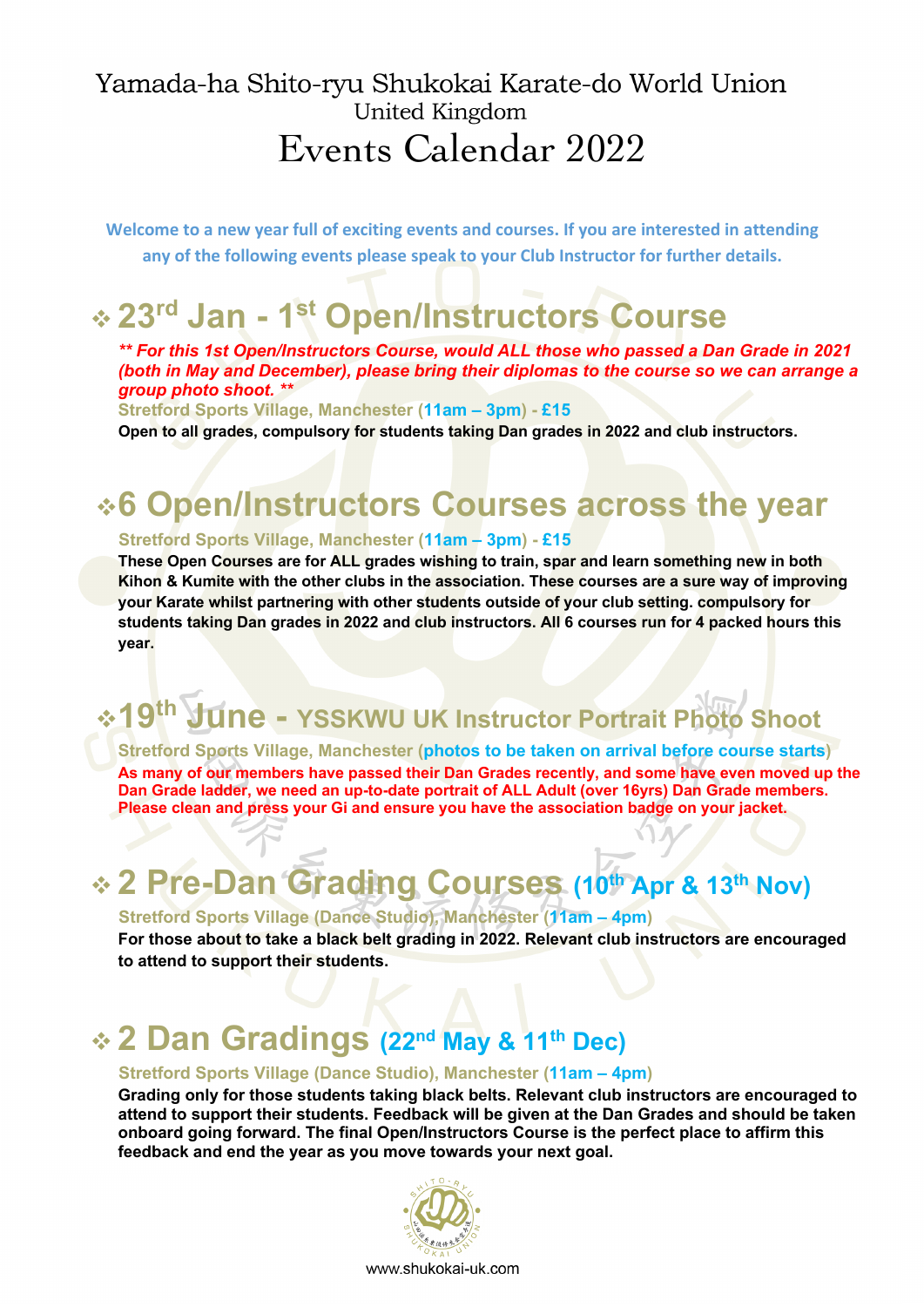## Yamada-ha Shito-ryu Shukokai Karate-do World Union United Kingdom Events Calendar 2022

| <b>Date</b>           | <b>Event</b>                                                          | <b>Venue</b>               | <b>Time</b> | <b>Cost</b> |
|-----------------------|-----------------------------------------------------------------------|----------------------------|-------------|-------------|
| JAN 23rd              | YSSKWU UK Open Course (1)                                             | <b>SSV Sports Hall</b>     | 11am-3pm    | £15         |
|                       | (Includes Photo Shoot for Dan Grade Diplomas from 2021)               |                            |             |             |
| FEB $13th$            | YSSKWU UK Open Course (2)                                             | <b>SSV Sports Hall</b>     | 11am-3pm    | £15         |
|                       |                                                                       |                            |             |             |
| FEB $27th$            | <b>YSSKWU UK Exec Meeting</b>                                         | <b>Comberbach Mem Hall</b> | 10am-12pm   |             |
|                       |                                                                       |                            |             |             |
| FEB $27th$            | <b>Club Instructors Course</b>                                        | <b>Comberbach Mem Hall</b> | 12pm-2pm    | £15         |
|                       |                                                                       |                            |             |             |
| MAR $13th$            | YSSKWU UK AGM                                                         | <b>Comberbach Mem Hall</b> | 11am-3pm    |             |
|                       |                                                                       |                            |             |             |
| APR $10th$            | Pre-Dan Course                                                        | <b>SSV Dance Studio</b>    | 11am-4pm    | See form    |
|                       |                                                                       |                            |             |             |
| MAY 22 <sup>nd</sup>  | Dan Grading                                                           | <b>SSV Dance Studio</b>    | 11am-4pm    |             |
|                       |                                                                       |                            |             |             |
| JUNE 19th             | YSSKWU UK Open Course (3)                                             | <b>SSV Sports Hall</b>     | 11am-3pm    | £15         |
|                       | (Includes Dan Grade Portrait Photo Shoot at the start of this course) |                            |             |             |
| <b>JULY/AUGUST</b>    | No events scheduled for this month                                    |                            |             |             |
|                       |                                                                       |                            |             |             |
| SEPT 11 <sup>th</sup> | YSSKWU UK Open Course (4)                                             | <b>SSV Sports Hall</b>     | 11am-3pm    | £15         |
|                       |                                                                       |                            |             |             |
| OCT $16th$            | YSSKWU UK Open Course (5)                                             | <b>SSV Sports Hall</b>     | 11am-3pm    | £15         |
|                       | $\rightarrow$                                                         |                            |             |             |
| NOV 13th              | Pre-Dan Course                                                        | <b>SSV Dance Studio</b>    | 11am-4pm    | See form    |
|                       |                                                                       |                            |             |             |
| DEC 11 <sup>th</sup>  | Dan Grading                                                           | <b>SSV Dance Studio</b>    | 11am-4pm    |             |
|                       |                                                                       |                            |             |             |
| DEC 18th              | YSSKWU UK Open Course (6)                                             | <b>SSV Sports Hall</b>     | 11am-3pm    | £15         |
|                       | (Opportunity for Photos - Presentations of Titles or Awards)          |                            |             |             |

*Note: SSV Sports Hall is the main hall downstairs, SSV Dance Studio is the room upstairs to the right, SSV Meeting Room is the small meeting room upstairs and to the left.*